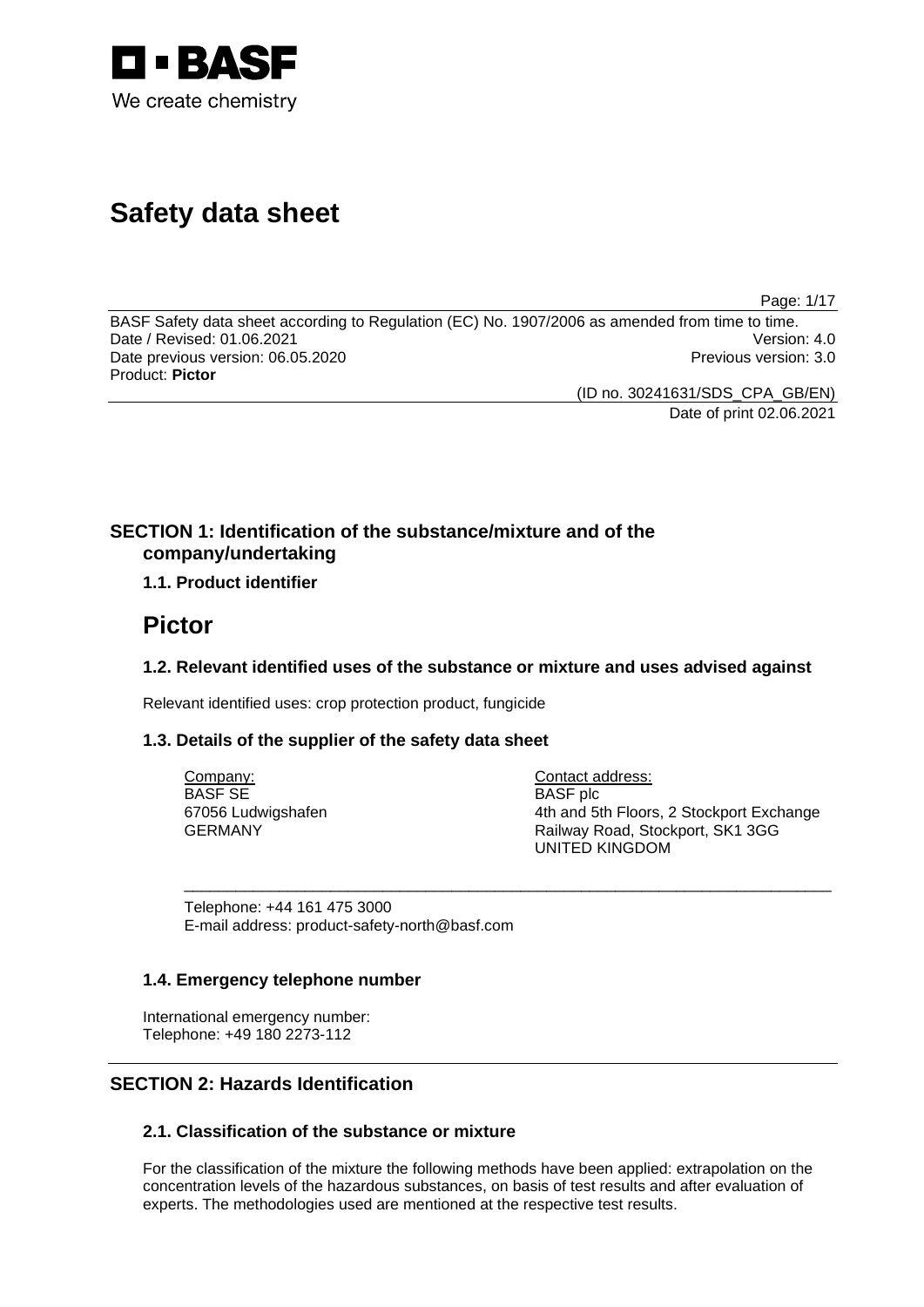BASF Safety data sheet according to Regulation (EC) No. 1907/2006 as amended from time to time. Date / Revised: 01.06.2021 Version: 4.0 Date previous version: 06.05.2020 **Previous version: 3.0** Previous version: 3.0 Product: **Pictor** 

> (ID no. 30241631/SDS\_CPA\_GB/EN) Date of print 02.06.2021

Page: 2/17

#### According to Regulation (EC) No 1272/2008 [CLP]

Acute Tox. 4 (oral) Acute Tox. 4 (Inhalation - mist) Skin Sens. 1 Carc. 2 Repr. 2 Aquatic Acute 1 Aquatic Chronic 1

For the classifications not written out in full in this section the full text can be found in section 16.

## **2.2. Label elements**

Globally Harmonized System (GHS) in accordance with UK regulations.

Pictogram:



Signal Word: Warning

| <b>Hazard Statement:</b>        |                                                                                              |
|---------------------------------|----------------------------------------------------------------------------------------------|
| H302                            | Harmful if swallowed.                                                                        |
| H317                            | May cause an allergic skin reaction.                                                         |
| H332                            | Harmful if inhaled.                                                                          |
| H351                            | Suspected of causing cancer.                                                                 |
| H361d                           | Suspected of damaging the unborn child.                                                      |
| H410                            | Very toxic to aquatic life with long lasting effects.                                        |
| <b>EUH401</b>                   | To avoid risks to human health and the environment, comply with the<br>instructions for use. |
| <b>Precautionary Statement:</b> |                                                                                              |
| P <sub>101</sub>                | If medical advice is needed, have product container or label at hand.                        |
| P <sub>102</sub>                | Keep out of reach of children.                                                               |
| P <sub>103</sub>                | Read carefully and follow all instructions.                                                  |
|                                 | Precautionary Statements (Prevention):                                                       |
| P <sub>202</sub>                | Do not handle until all safety precautions have been read and<br>understood.                 |
| P <sub>260</sub>                | Do not breathe mist or vapour.                                                               |
| P264                            | Wash contaminated body parts thoroughly after handling.                                      |
| P270                            | Do not eat, drink or smoke when using this product.                                          |
| P271                            | Use only outdoors or in a well-ventilated area.                                              |
| P272                            | Contaminated work clothing should not be allowed out of the workplace.                       |
| P <sub>280</sub>                | Wear protective gloves/clothing/eye protection.                                              |
|                                 |                                                                                              |

Precautionary Statements (Response):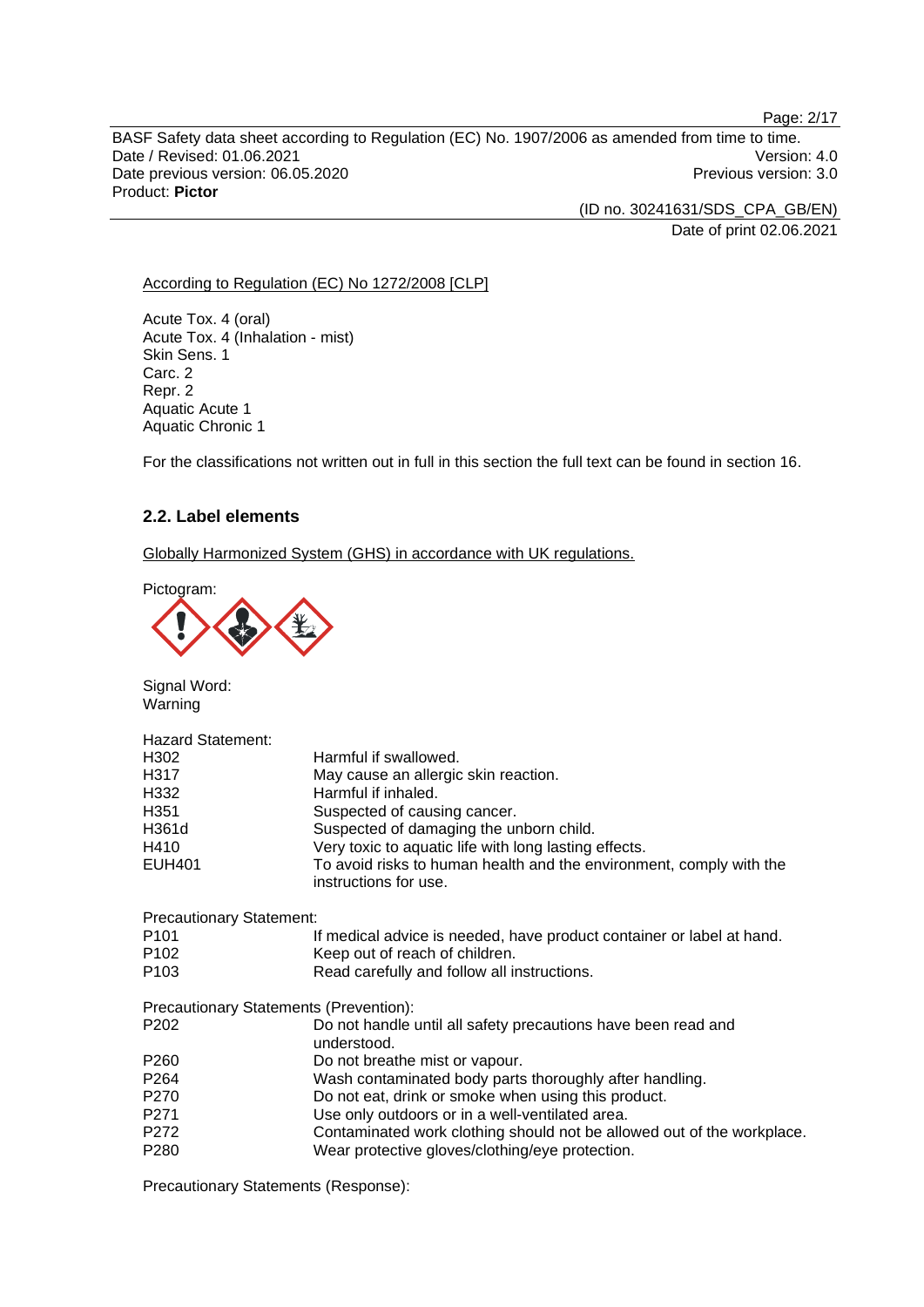Page: 3/17

BASF Safety data sheet according to Regulation (EC) No. 1907/2006 as amended from time to time. Date / Revised: 01.06.2021 **Version: 4.0** Date previous version: 06.05.2020 **Previous version: 3.0** Previous version: 3.0 Product: **Pictor** 

(ID no. 30241631/SDS\_CPA\_GB/EN)

Date of print 02.06.2021

| $P301 + P330$                       | IF SWALLOWED: rinse mouth.                                                    |
|-------------------------------------|-------------------------------------------------------------------------------|
| $P303 + P352$                       | IF ON SKIN (or hair): Wash with plenty of soap and water.                     |
| $P304 + P340$                       | IF INHALED: Remove person to fresh air and keep comfortable for<br>breathing. |
| $P308 + P311$                       | IF exposed or concerned: Call a POISON CENTER or physician.                   |
| $P333 + P311$                       | If skin irritation or rash occurs: Call a POISON CENTER or physician.         |
| P391                                | Collect spillage.                                                             |
| $P362 + P364$                       | Take off contaminated clothing and wash it before reuse.                      |
| Precautionary Statements (Storage): |                                                                               |
| P405                                | Store locked up.                                                              |
|                                     |                                                                               |

Precautionary Statements (Disposal): P501 Dispose of contents/container to a licensed hazardous-waste disposal contractor or collection site except for empty clean containers which can be disposed of as non-hazardous waste.

## According to Regulation (EC) No 1272/2008 [CLP]

Hazard determining component(s) for labelling: dimoxystrobin (ISO); (E)-2-(methoxyimino)-N-methyl-2-[α-(2,5-xylyloxy)-o-tolyl]acetamide, boscalid (ISO); 2-chloro-N-(4'-chloro[1,1'-biphenyl]-2-yl) nicotinamide, 2-methylisothiazol-3(2H)-one

## **2.3. Other hazards**

According to Regulation (EC) No 1272/2008 [CLP]

See section 12 - Results of PBT and vPvB assessment.

If applicable information is provided in this section on other hazards which do not result in classification but which may contribute to the overall hazards of the substance or mixture.

## **SECTION 3: Composition/Information on Ingredients**

#### **3.1. Substances**

Not applicable

## **3.2. Mixtures**

#### Chemical nature

crop protection product, fungicide, suspension concentrate (SC)

Hazardous ingredients (GHS) according to Regulation (EC) No. 1272/2008

boscalid (ISO); 2-chloro-N-(4'-chloro[1,1'-biphenyl]-2-yl)-nicotinamide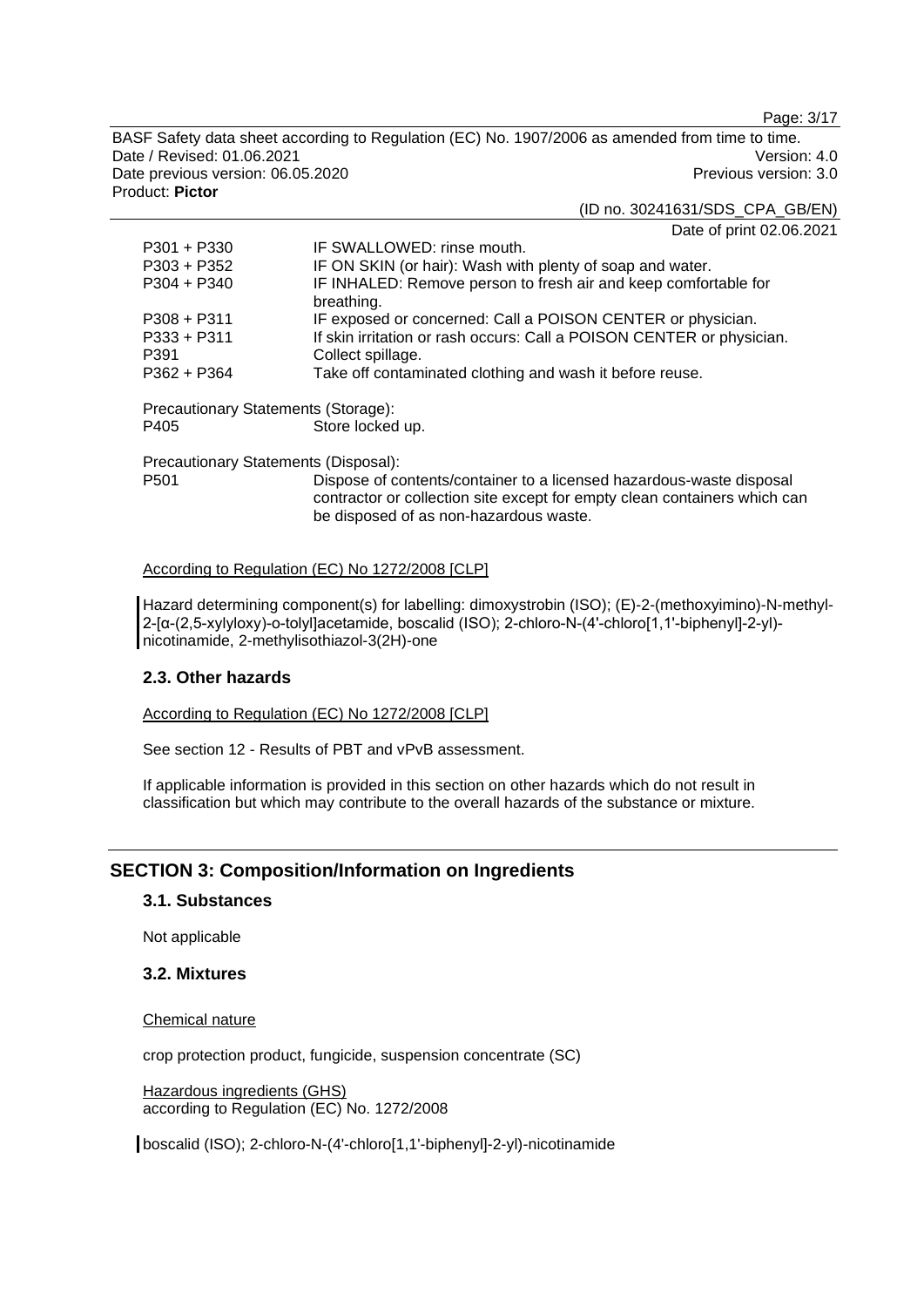Page: 4/17

BASF Safety data sheet according to Regulation (EC) No. 1907/2006 as amended from time to time. Date / Revised: 01.06.2021 Version: 4.0<br>Date previous version: 06.05.2020 Version: 06.05.2020 Date previous version: 06.05.2020 Product: **Pictor** 

|                                                                                                                                                                                            | (ID no. 30241631/SDS_CPA_GB/EN)                                                                                                                                                                                                                                                                                                                                                |
|--------------------------------------------------------------------------------------------------------------------------------------------------------------------------------------------|--------------------------------------------------------------------------------------------------------------------------------------------------------------------------------------------------------------------------------------------------------------------------------------------------------------------------------------------------------------------------------|
| Content (W/W): 17.95 %<br>CAS Number: 188425-85-6                                                                                                                                          | Date of print 02.06.2021<br><b>Aquatic Chronic 2</b><br>H411                                                                                                                                                                                                                                                                                                                   |
| dimoxystrobin (ISO); (E)-2-(methoxyimino)-N-methyl-2-[α-(2,5-xylyloxy)-o-tolyl]acetamide<br>Content (W/W): 17.95 %<br>CAS Number: 149961-52-4<br>INDEX-Number: 616-164-00-7                | Acute Tox. 4 (Inhalation - dust)<br>Carc. 2<br>Repr. 2 (unborn child)<br>Aquatic Acute 1<br><b>Aquatic Chronic 1</b><br>M-factor acute: 10<br>M-factor chronic: 10<br>H332, H351, H361d, H400, H410                                                                                                                                                                            |
| Benzenesulfonic acid, hydroxy-, polymer with formaldehyde, phenol and urea, sodium salt<br>Content (W/W): $<$ 5 %<br>CAS Number: 102980-04-1                                               | Eye Dam./Irrit. 2<br><b>Aquatic Chronic 3</b><br>H319, H412                                                                                                                                                                                                                                                                                                                    |
| 2-methylisothiazol-3(2H)-one<br>Content (W/W): < 0.005 %<br>CAS Number: 2682-20-4<br>EC-Number: 220-239-6<br>REACH registration number: 01-<br>2120764690-50<br>INDEX-Number: 613-326-00-9 | Acute Tox. 2 (Inhalation - dust)<br>Acute Tox. 3 (oral)<br>Acute Tox. 3 (dermal)<br>Skin Corr./Irrit. 1B<br>Eye Dam./Irrit. 1<br>Skin Sens. 1A<br><b>Aquatic Acute 1</b><br><b>Aquatic Chronic 1</b><br>M-factor acute: 10<br>M-factor chronic: 1<br>H330, H317, H314, H301 + H311, H400, H410<br><b>EUH071</b><br>Specific concentration limit:<br>Skin Sens. 1A: >= 0.0015 % |
| Propane-1,2-diol<br>Content (W/W): < 10 %<br><b>CAS Number: 57-55-6</b><br>EC-Number: 200-338-0<br>REACH registration number: 01-<br>2119456809-23                                         |                                                                                                                                                                                                                                                                                                                                                                                |

For the classifications not written out in full in this section, including the hazard classes and the hazard statements, the full text is listed in section 16.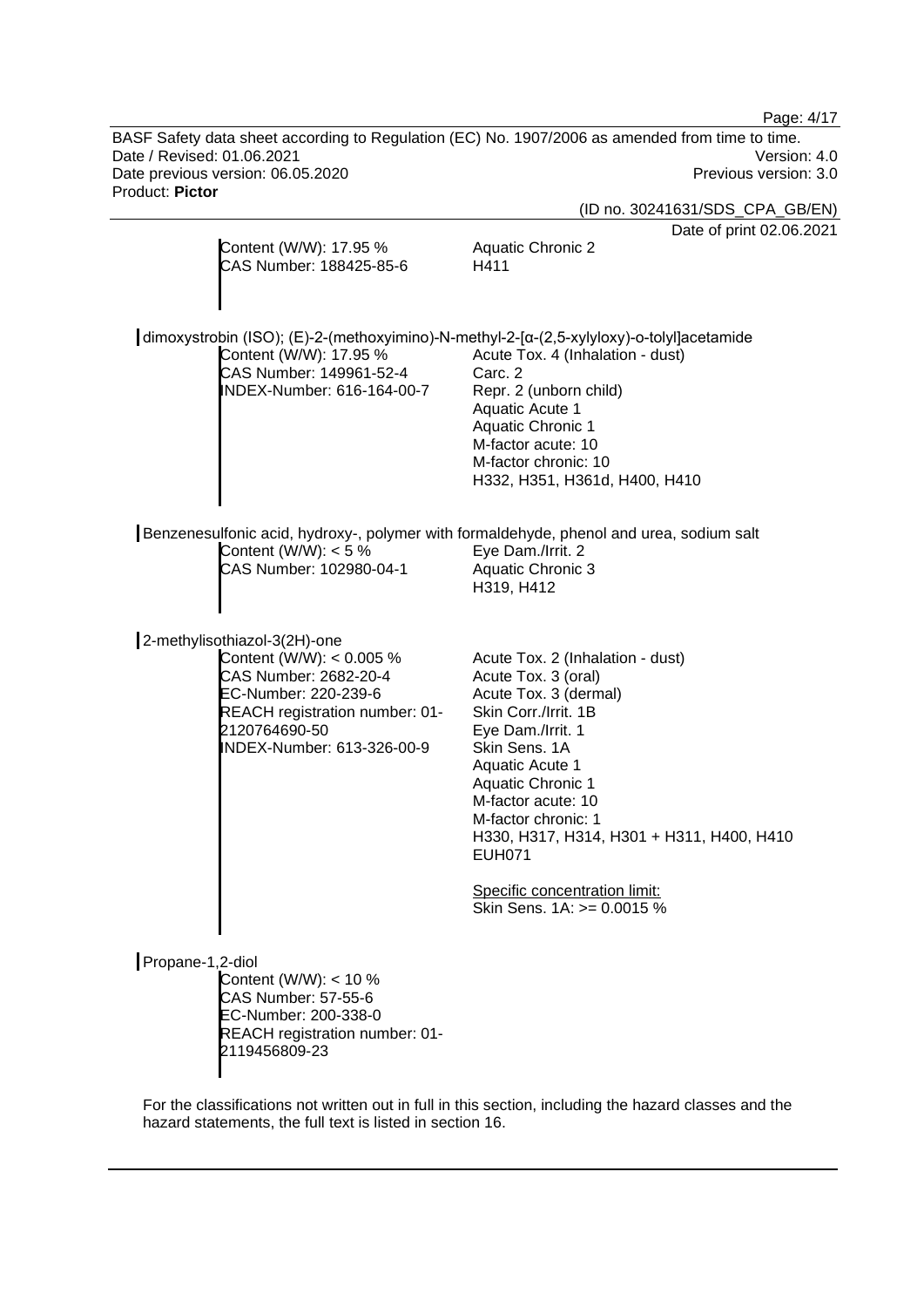Page: 5/17

BASF Safety data sheet according to Regulation (EC) No. 1907/2006 as amended from time to time. Date / Revised: 01.06.2021 **Version: 4.0** Date previous version: 06.05.2020 **Previous version: 3.0** Previous version: 3.0 Product: **Pictor** 

(ID no. 30241631/SDS\_CPA\_GB/EN)

Date of print 02.06.2021

## **SECTION 4: First-Aid Measures**

### **4.1. Description of first aid measures**

Show container, label and/or safety data sheet to physician.

Remove contaminated clothing.

If inhaled:

Keep patient calm, remove to fresh air, seek medical attention.

On skin contact: Wash thoroughly with soap and water

On contact with eyes: Wash affected eyes for at least 15 minutes under running water with eyelids held open.

On ingestion:

Immediately rinse mouth and then drink 200-300 ml of water, seek medical attention.

#### **4.2. Most important symptoms and effects, both acute and delayed**

Symptoms: Information, i.e. additional information on symptoms and effects may be included in the GHS labeling phrases available in Section 2 and in the Toxicological assessments available in Section 11., (Further) symptoms and / or effects are not known so far

#### **4.3. Indication of any immediate medical attention and special treatment needed**

Treatment: Treat according to symptoms (decontamination, vital functions), no known specific antidote.

## **SECTION 5: Fire-Fighting Measures**

## **5.1. Extinguishing media**

Suitable extinguishing media: water spray, carbon dioxide, foam, dry powder

#### **5.2. Special hazards arising from the substance or mixture**

Endangering substances: carbon monoxide, hydrogen chloride, Carbon dioxide, nitrogen oxides, halogenated compounds, silicon oxides, sulfur oxides Advice: The substances/groups of substances mentioned can be released in case of fire.

## **5.3. Advice for fire-fighters**

Special protective equipment: Wear self-contained breathing apparatus and chemical-protective clothing.

Further information:

In case of fire and/or explosion do not breathe fumes. Keep containers cool by spraying with water if exposed to fire. Collect contaminated extinguishing water separately, do not allow to reach sewage or effluent systems. Dispose of fire debris and contaminated extinguishing water in accordance with official regulations.

## **SECTION 6: Accidental Release Measures**

**6.1. Personal precautions, protective equipment and emergency procedures**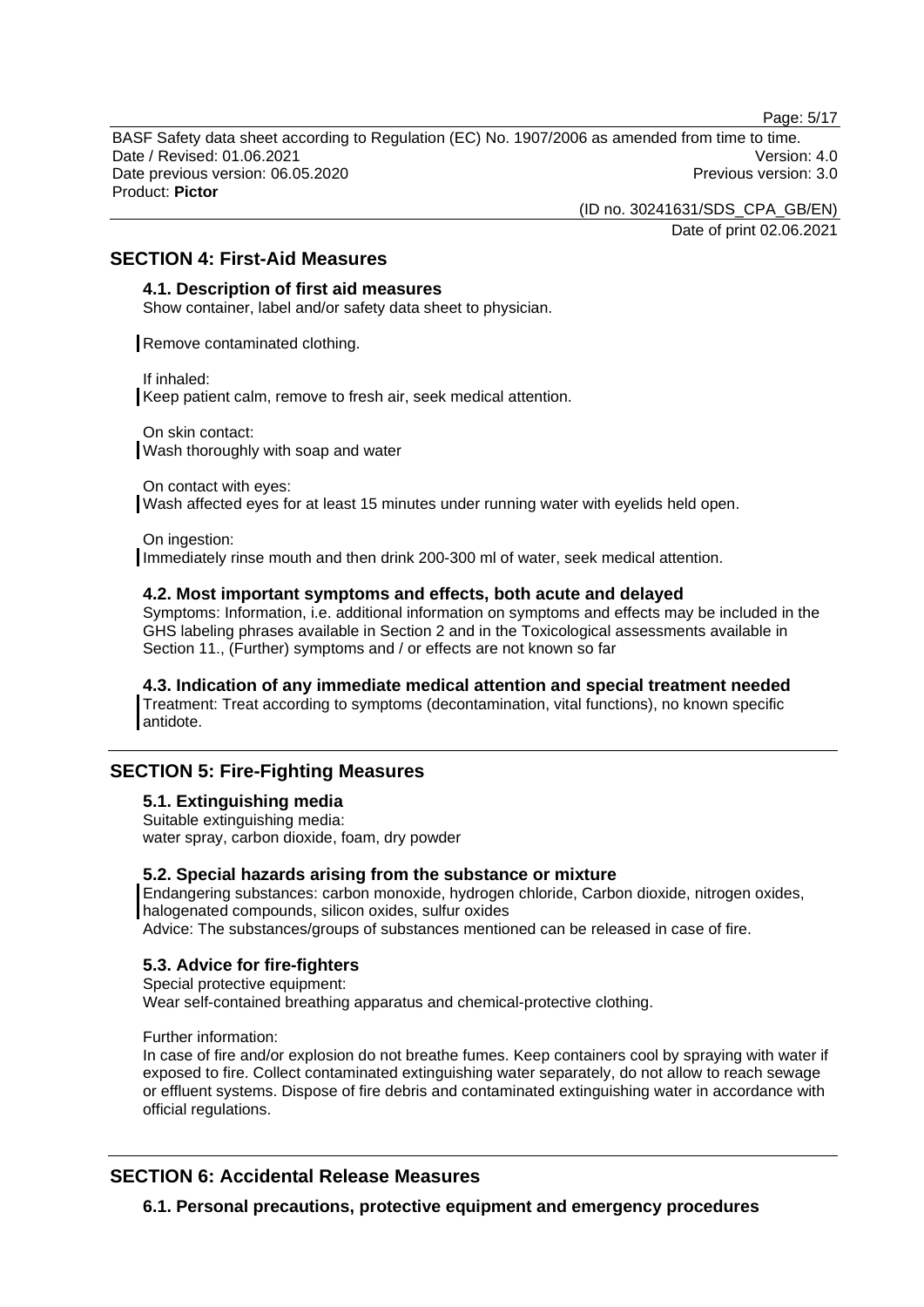Page: 6/17

BASF Safety data sheet according to Regulation (EC) No. 1907/2006 as amended from time to time. Date / Revised: 01.06.2021 **Version: 4.0** Date previous version: 06.05.2020 **Previous version: 3.0** Previous version: 3.0 Product: **Pictor** 

(ID no. 30241631/SDS\_CPA\_GB/EN)

Date of print 02.06.2021

Do not breathe vapour/spray. Use personal protective clothing. Avoid contact with the skin, eyes and clothing.

## **6.2. Environmental precautions**

Do not discharge into the subsoil/soil. Do not discharge into drains/surface waters/groundwater.

Do not allow contamination of public drains or surface or ground waters. Inform local water plc if spillage enters drains and the Environment Agency (England & Wales), the Scottish Environmental Protection Agency (Scotland), or the Environment and Heritage Service (Northern Ireland) if it enters surface or ground waters. Keep people and animals away.

## **6.3. Methods and material for containment and cleaning up**

For small amounts: Pick up with suitable absorbent material (e.g. sand, sawdust, general-purpose binder, kieselguhr).

For large amounts: Dike spillage. Pump off product.

Dispose of absorbed material in accordance with regulations. Collect waste in suitable containers, which can be labeled and sealed. Clean contaminated floors and objects thoroughly with water and detergents, observing environmental regulations. Wear suitable protective equipment.

## **6.4. Reference to other sections**

Information regarding exposure controls/personal protection and disposal considerations can be found in section 8 and 13.

## **SECTION 7: Handling and Storage**

## **7.1. Precautions for safe handling**

No special measures necessary if stored and handled correctly. Ensure thorough ventilation of stores and work areas. When using do not eat, drink or smoke. Hands and/or face should be washed before breaks and at the end of the shift.

Protection against fire and explosion:

No special precautions necessary. The substance/product is non-combustible. Product is not explosive.

## **7.2. Conditions for safe storage, including any incompatibilities**

Segregate from foods and animal feeds. Further information on storage conditions: Keep away from heat. Protect from direct sunlight.

Protect from temperatures below: 0 °C The product can crystallize below the limit temperature. Protect from temperatures above: 40 °C Changes in the properties of the product may occur if substance/product is stored above indicated temperature for extended periods of time.

## **7.3. Specific end use(s)**

For the relevant identified use(s) listed in Section 1 the advice mentioned in this section 7 is to be observed.

## **SECTION 8: Exposure Controls/Personal Protection**

**8.1. Control parameters**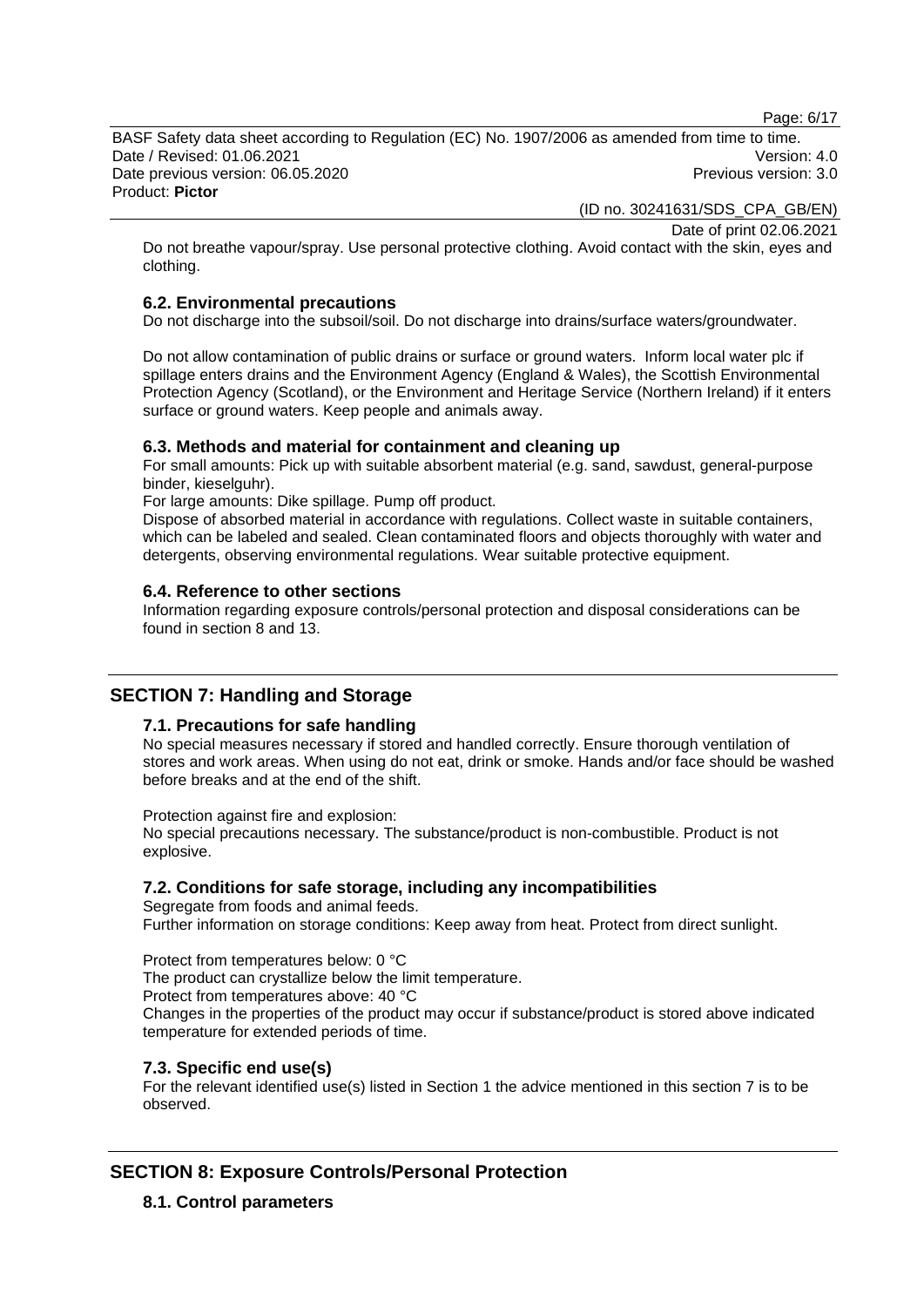Page: 7/17

BASF Safety data sheet according to Regulation (EC) No. 1907/2006 as amended from time to time. Date / Revised: 01.06.2021 **Version: 4.0** Date previous version: 06.05.2020 **Previous version: 3.0** Previous version: 3.0 Product: **Pictor** 

> (ID no. 30241631/SDS\_CPA\_GB/EN) Date of print 02.06.2021

Components with occupational exposure limits

57-55-6: Propane-1,2-diol

TWA value 474 mg/m3 ; 150 ppm (WEL/EH 40 (UK)), Total vapour and particulates TWA value 10 mg/m3 (WEL/EH 40 (UK)), Particulate

Refer to the current edition of HSE Guidance Note EH40 Occupational Exposure Limits (United Kingdom). For normal use and handling refer to the product label/leaflet.

#### **8.2. Exposure controls**

Personal protective equipment

Respiratory protection:

Suitable respiratory protection for lower concentrations or short-term effect: Combination filter for gases/vapours of organic, inorganic, acid inorganic, alkaline compounds and toxic particles (e. g. EN 14387 Type ABEK-P3)

Hand protection:

Suitable chemical resistant safety gloves (EN ISO 374-1) also with prolonged, direct contact (Recommended: Protective index 6, corresponding > 480 minutes of permeation time according to EN ISO 374-1): E.g. nitrile rubber (0.4 mm), chloroprene rubber (0.5 mm), butyl rubber (0.7 mm) etc.

Eye protection: Safety glasses with side-shields (frame goggles) (e.g. EN 166)

Body protection:

Body protection must be chosen depending on activity and possible exposure, e.g. apron, protecting boots, chemical-protection suit (according to EN 14605 in case of splashes or EN ISO 13982 in case of dust).

#### General safety and hygiene measures

The statements on personal protective equipment in the instructions for use apply when handling crop-protection agents in final-consumer packing. Wearing of closed work clothing is recommended. Store work clothing separately. Keep away from food, drink and animal feeding stuffs.

## **SECTION 9: Physical and Chemical Properties**

## **9.1. Information on basic physical and chemical properties**

| Form:            | liquid                           |
|------------------|----------------------------------|
| Colour:          | white                            |
| Odour:           | aromatic                         |
| Odour threshold: |                                  |
|                  | Not determined since harmful by  |
|                  | inhalation.                      |
| pH value:        | approx. $5 - 7$                  |
|                  | (CIPAC standard water D, 1 %(m), |
|                  | 20 °C                            |
|                  | (as suspension)                  |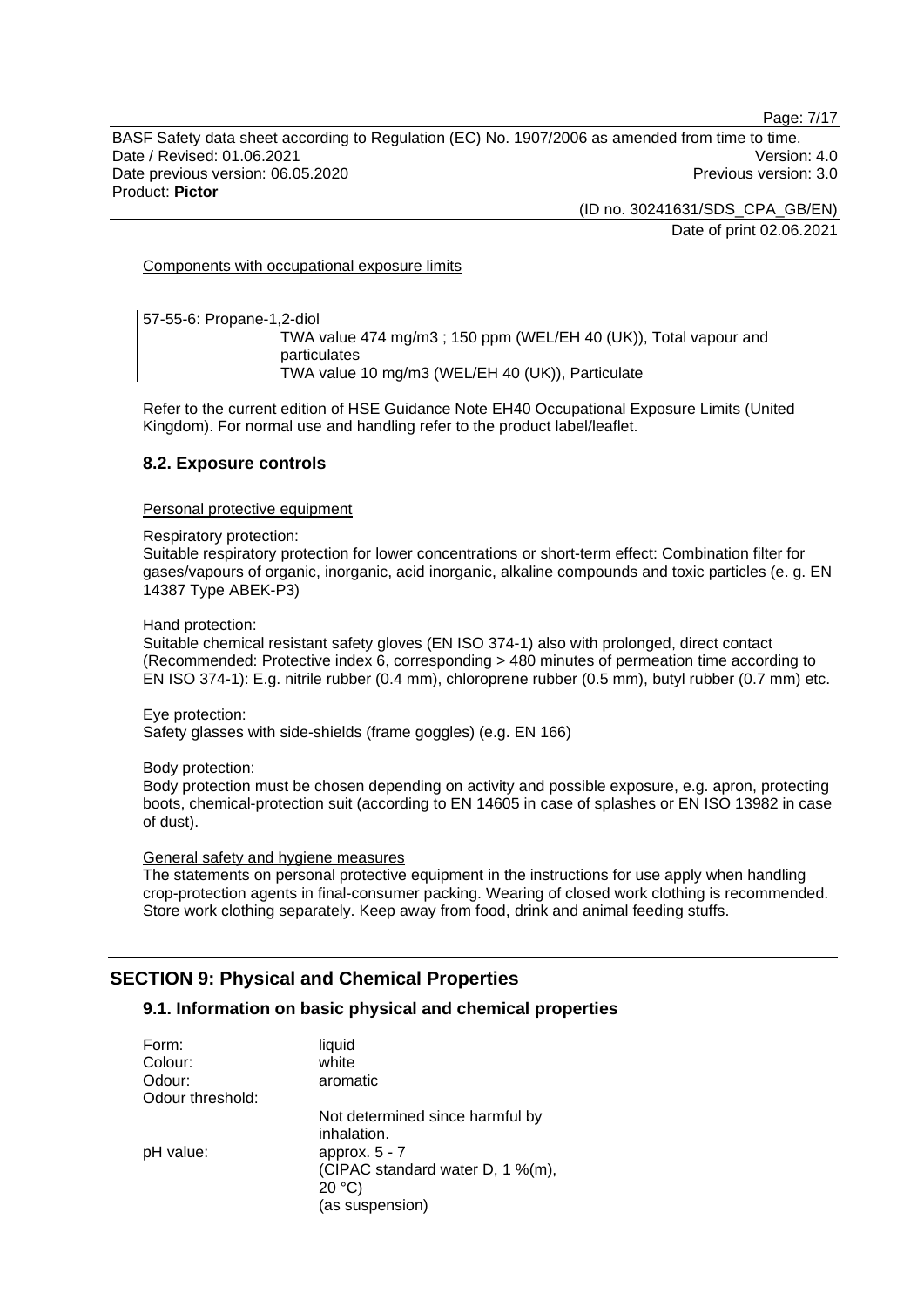Page: 8/17

BASF Safety data sheet according to Regulation (EC) No. 1907/2006 as amended from time to time. Date / Revised: 01.06.2021 Version: 4.0 Date previous version: 06.05.2020 **Previous version: 3.0** Previous version: 3.0 Product: **Pictor** 

| oduct: Pictor                  |                                                                                        |            | (ID no. 30241631/SDS_CPA_GB/EN) |
|--------------------------------|----------------------------------------------------------------------------------------|------------|---------------------------------|
|                                |                                                                                        |            | Date of print 02.06.2021        |
| crystallization temperature:   | approx. $-3.5$ °C                                                                      |            |                                 |
| Boiling point:                 | approx. 100 °C                                                                         |            |                                 |
|                                |                                                                                        |            |                                 |
| Flash point:                   |                                                                                        | (ISO 2719) |                                 |
|                                | No flash point - Measurement made                                                      |            |                                 |
|                                | up to the boiling point.                                                               |            |                                 |
| Evaporation rate:              |                                                                                        |            |                                 |
|                                | not applicable                                                                         |            |                                 |
| Flammability:                  | not applicable                                                                         |            |                                 |
| Lower explosion limit:         |                                                                                        |            |                                 |
|                                | As a result of our experience with this                                                |            |                                 |
|                                | product and our knowledge of its                                                       |            |                                 |
|                                | composition we do not expect any                                                       |            |                                 |
|                                | hazard as long as the product is used                                                  |            |                                 |
|                                | appropriately and in accordance with                                                   |            |                                 |
|                                | the intended use.                                                                      |            |                                 |
| Upper explosion limit:         |                                                                                        |            |                                 |
|                                | As a result of our experience with this                                                |            |                                 |
|                                |                                                                                        |            |                                 |
|                                | product and our knowledge of its                                                       |            |                                 |
|                                | composition we do not expect any                                                       |            |                                 |
|                                | hazard as long as the product is used                                                  |            |                                 |
|                                | appropriately and in accordance with                                                   |            |                                 |
|                                | the intended use.                                                                      |            |                                 |
| Ignition temperature:          | >600 °C                                                                                |            |                                 |
| Vapour pressure:               | approx. 23 hPa                                                                         |            |                                 |
|                                | (20 °C)                                                                                |            |                                 |
|                                | Information applies to the solvent.                                                    |            |                                 |
| Density:                       | approx. 1.12 g/cm3                                                                     |            |                                 |
|                                | (20 °C)                                                                                |            |                                 |
| Relative vapour density (air): |                                                                                        |            |                                 |
|                                | not applicable                                                                         |            |                                 |
| Solubility in water:           | dispersible                                                                            |            |                                 |
|                                | Partitioning coefficient n-octanol/water (log Kow):                                    |            |                                 |
|                                | not applicable                                                                         |            |                                 |
|                                | Thermal decomposition: No decomposition if stored and handled as prescribed/indicated. |            |                                 |
|                                |                                                                                        |            |                                 |
| Viscosity, dynamic:            | 41.1 mPa.s                                                                             | (OECD 114) |                                 |
|                                | (20 °C, 100 1/s)                                                                       |            |                                 |
| Explosion hazard:              | not explosive                                                                          |            | (Directive 92/69/EEC, A.14)     |
| Fire promoting properties:     | not fire-propagating                                                                   |            | (UN Test O.2 (oxidizing         |
|                                |                                                                                        | liquids))  |                                 |

## **9.2. Other information**

Other Information:

If necessary, information on other physical and chemical parameters is indicated in this section. The product has not been tested. The statement has been derived from substances/products of a similar structure or composition.

## **SECTION 10: Stability and Reactivity**

#### **10.1. Reactivity**

No hazardous reactions if stored and handled as prescribed/indicated.

#### **10.2. Chemical stability**

The product is stable if stored and handled as prescribed/indicated.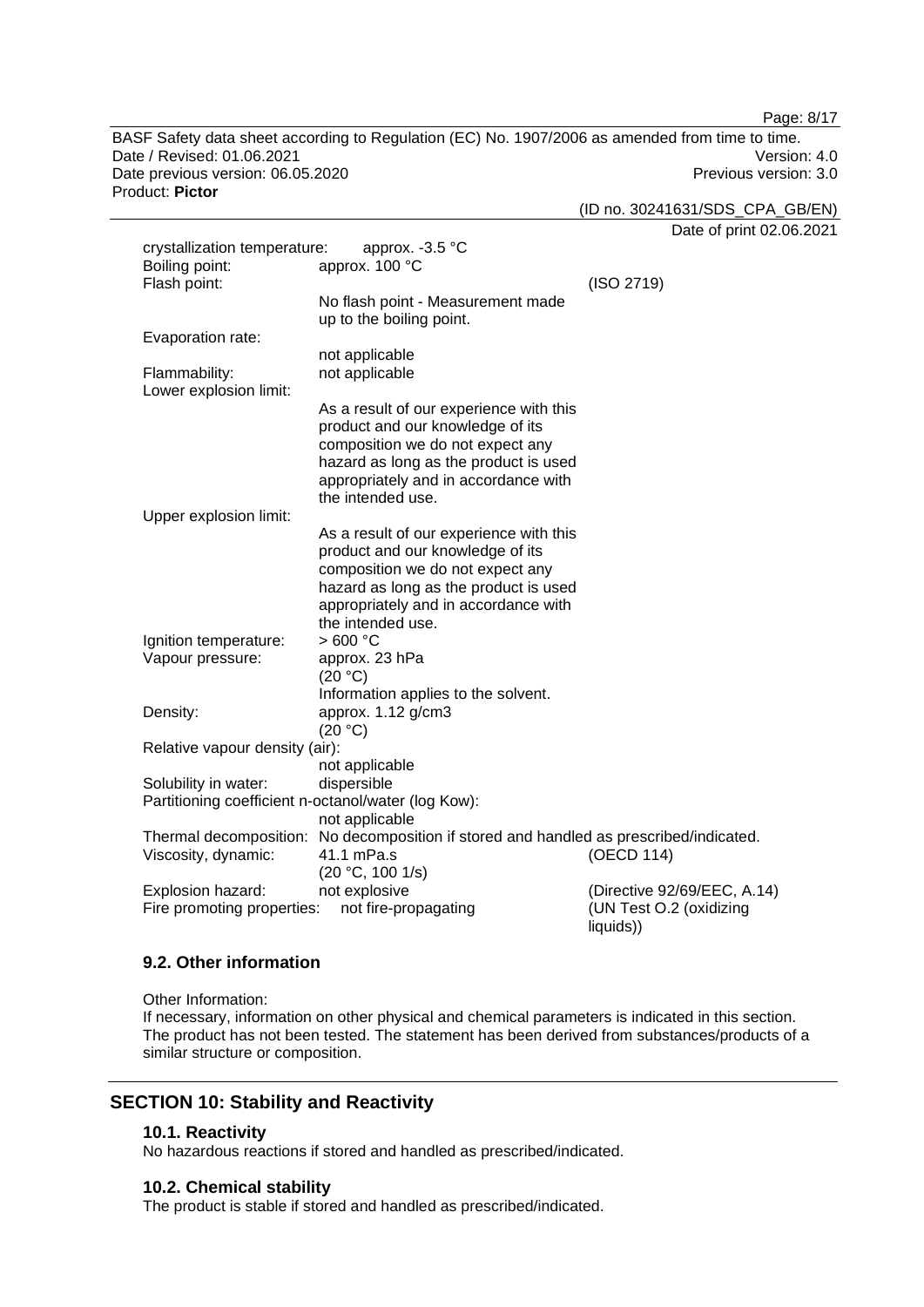Page: 9/17

BASF Safety data sheet according to Regulation (EC) No. 1907/2006 as amended from time to time. Date / Revised: 01.06.2021 **Version: 4.0** Date previous version: 06.05.2020 **Previous version: 3.0** Previous version: 3.0 Product: **Pictor** 

(ID no. 30241631/SDS\_CPA\_GB/EN)

Date of print 02.06.2021

## **10.3. Possibility of hazardous reactions**

No hazardous reactions if stored and handled as prescribed/indicated.

#### **10.4. Conditions to avoid**

See SDS section 7 - Handling and storage.

#### **10.5. Incompatible materials**

Substances to avoid: strong bases, strong acids, strong oxidizing agents

#### **10.6. Hazardous decomposition products**

Hazardous decomposition products: No hazardous decomposition products if stored and handled as prescribed/indicated.

## **SECTION 11: Toxicological Information**

## **11.1. Information on toxicological effects**

#### Acute toxicity

Assessment of acute toxicity:

Of moderate toxicity after single ingestion. Of moderate toxicity after short-term inhalation. Virtually nontoxic after a single skin contact. The product has not been tested. The statement has been derived from substances/products of a similar structure or composition.

Experimental/calculated data: LD50 rat (oral): > 500 - < 2,000 mg/kg (OECD Guideline 423)

LC50 rat (by inhalation): approx. > 3.94 mg/l 4 h (OECD Guideline 403) An aerosol was tested.

LD50 rat (dermal): > 4,000 mg/kg (OECD Guideline 402) No mortality was observed.

#### **Irritation**

Assessment of irritating effects:

Not irritating to the skin. Not irritating to the eyes. The product has not been tested. The statement has been derived from substances/products of a similar structure or composition.

Experimental/calculated data: Skin corrosion/irritation rabbit: non-irritant (OECD Guideline 404)

Serious eye damage/irritation rabbit: non-irritant (OECD Guideline 405)

#### Respiratory/Skin sensitization

Assessment of sensitization:

Sensitization after skin contact possible. The product has not been tested. The statement has been derived from the properties of the individual components.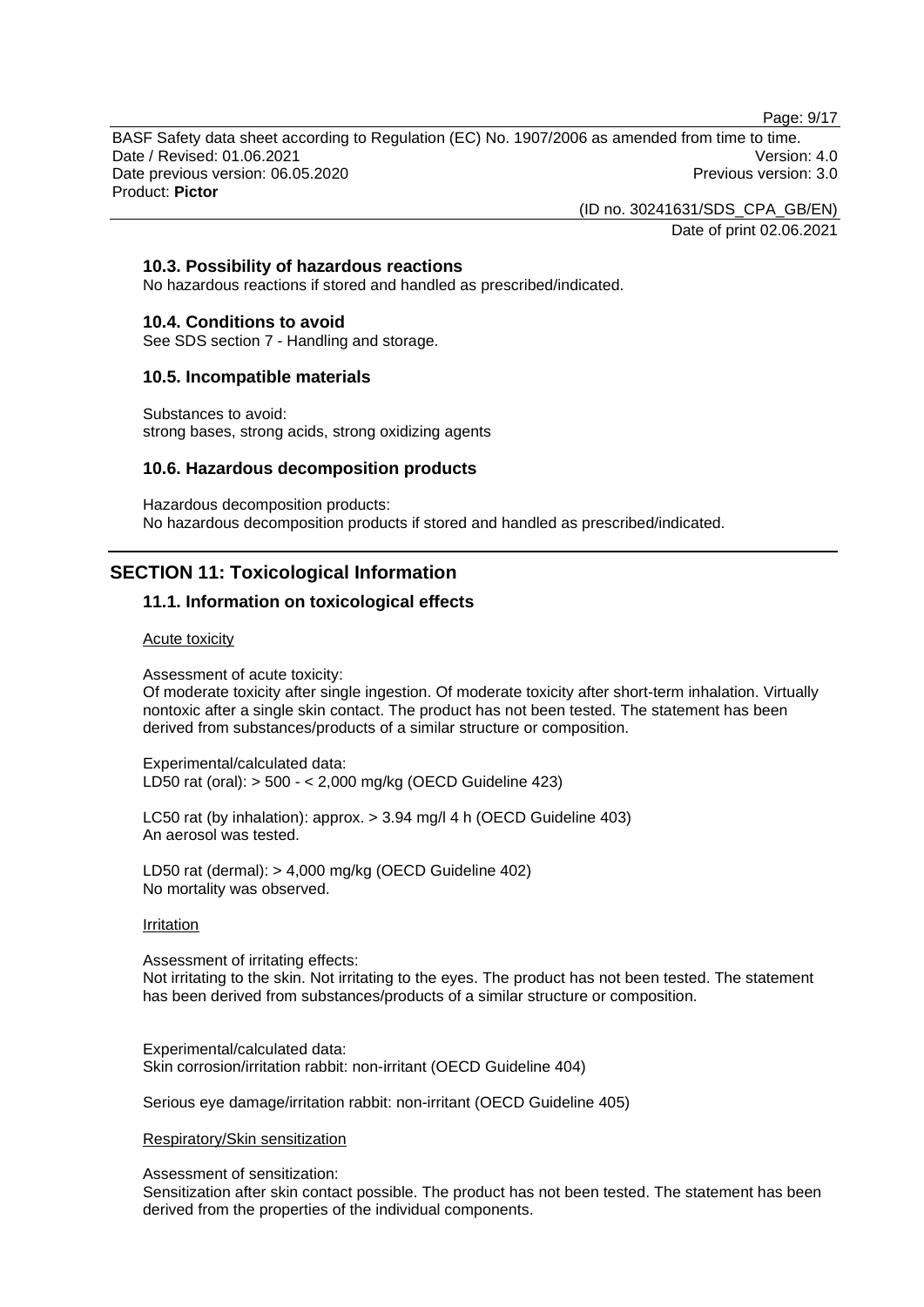Page: 10/17

BASF Safety data sheet according to Regulation (EC) No. 1907/2006 as amended from time to time. Date / Revised: 01.06.2021 **Version: 4.0** Date previous version: 06.05.2020 **Previous version: 3.0** Previous version: 3.0 Product: **Pictor** 

(ID no. 30241631/SDS\_CPA\_GB/EN)

Date of print 02.06.2021

*Information on: 2-methylisothiazol-3(2H)-one Experimental/calculated data: guinea pig: skin sensitizing (OECD Guideline 406)* ----------------------------------

#### Germ cell mutagenicity

Assessment of mutagenicity:

The product has not been tested. The statement has been derived from the properties of the individual components. Mutagenicity tests revealed no genotoxic potential.

#### **Carcinogenicity**

Assessment of carcinogenicity: The product has not been tested. The statement has been derived from the properties of the individual components.

*Information on: dimoxystrobin (ISO); (E)-2-(methoxyimino)-N-methyl-2-[α-(2,5-xylyloxy)-otolyl]acetamide Assessment of carcinogenicity: Indication of possible carcinogenic effect in animal tests.* 

*Information on: boscalid (ISO); 2-chloro-N-(4'-chloro[1,1'-biphenyl]-2-yl)-nicotinamide Assessment of carcinogenicity:* 

*In long-term studies in rats the substance induced thyroid tumors. The effect is caused by an animal specific mechanism that has no human counter part. In long-term studies in mice in which the substance was given by feed, a carcinogenic effect was not observed.*  ----------------------------------

#### Reproductive toxicity

Assessment of reproduction toxicity:

The product has not been tested. The statement has been derived from the properties of the individual components. The results of animal studies gave no indication of a fertility impairing effect.

#### Developmental toxicity

Assessment of teratogenicity: The product has not been tested. The statement has been derived from the properties of the individual components.

*Information on: dimoxystrobin (ISO); (E)-2-(methoxyimino)-N-methyl-2-[α-(2,5-xylyloxy)-otolyl]acetamide Assessment of teratogenicity: Indications of possible developmental toxicity/teratogenicity were seen in animal studies.*  ----------------------------------

#### Specific target organ toxicity (single exposure)

Assessment of STOT single:

Based on the available information there is no specific target organ toxicity to be expected after a single exposure.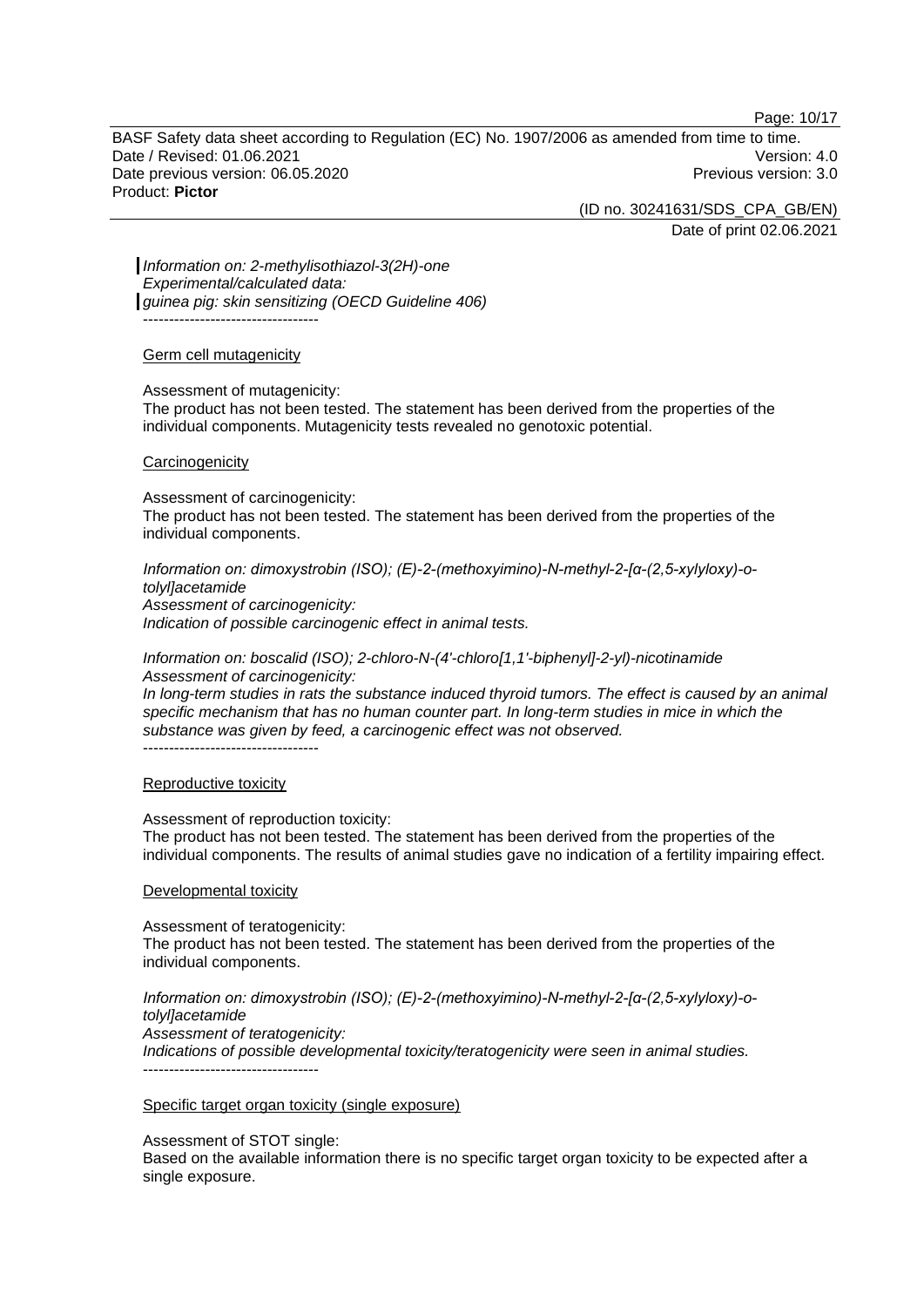Page: 11/17

BASF Safety data sheet according to Regulation (EC) No. 1907/2006 as amended from time to time. Date / Revised: 01.06.2021 **Version: 4.0** Date previous version: 06.05.2020 **Previous version: 3.0** Previous version: 3.0 Product: **Pictor** 

(ID no. 30241631/SDS\_CPA\_GB/EN)

Date of print 02.06.2021

Remarks: The product has not been tested. The statement has been derived from the properties of the individual components.

Repeated dose toxicity and Specific target organ toxicity (repeated exposure)

Assessment of repeated dose toxicity:

The product has not been tested. The statement has been derived from the properties of the individual components.

*Information on: dimoxystrobin (ISO); (E)-2-(methoxyimino)-N-methyl-2-[α-(2,5-xylyloxy)-otolyl]acetamide Assessment of repeated dose toxicity: Adaptive effects were observed after repeated exposure in animal studies.* 

*Information on: boscalid (ISO); 2-chloro-N-(4'-chloro[1,1'-biphenyl]-2-yl)-nicotinamide Assessment of repeated dose toxicity: Adaptive effects were observed after repeated exposure in animal studies.*  -----------------------------------

#### Aspiration hazard

No aspiration hazard expected. The product has not been tested. The statement has been derived from the properties of the individual components.

Other relevant toxicity information

Misuse can be harmful to health.

#### **SECTION 12: Ecological Information**

#### **12.1. Toxicity**

Assessment of aquatic toxicity: Very toxic to aquatic life with long lasting effects.

Toxicity to fish: LC50 (96 h) 0.290 mg/l, Oncorhynchus mykiss (EPA 72-1, static)

Aquatic invertebrates: EC50 (48 h) 0.240 mg/l, Daphnia magna (OECD Guideline 202, part 1, static)

Aquatic plants: EC50 (96 h) 0.519 mg/l (growth rate), Pseudokirchneriella subcapitata (OECD Guideline 201, static)

No observed effect concentration (96 h) 0.032 mg/l (growth rate), Pseudokirchneriella subcapitata

#### **12.2. Persistence and degradability**

Assessment biodegradation and elimination (H2O): The product has not been tested. The statement has been derived from the properties of the individual components.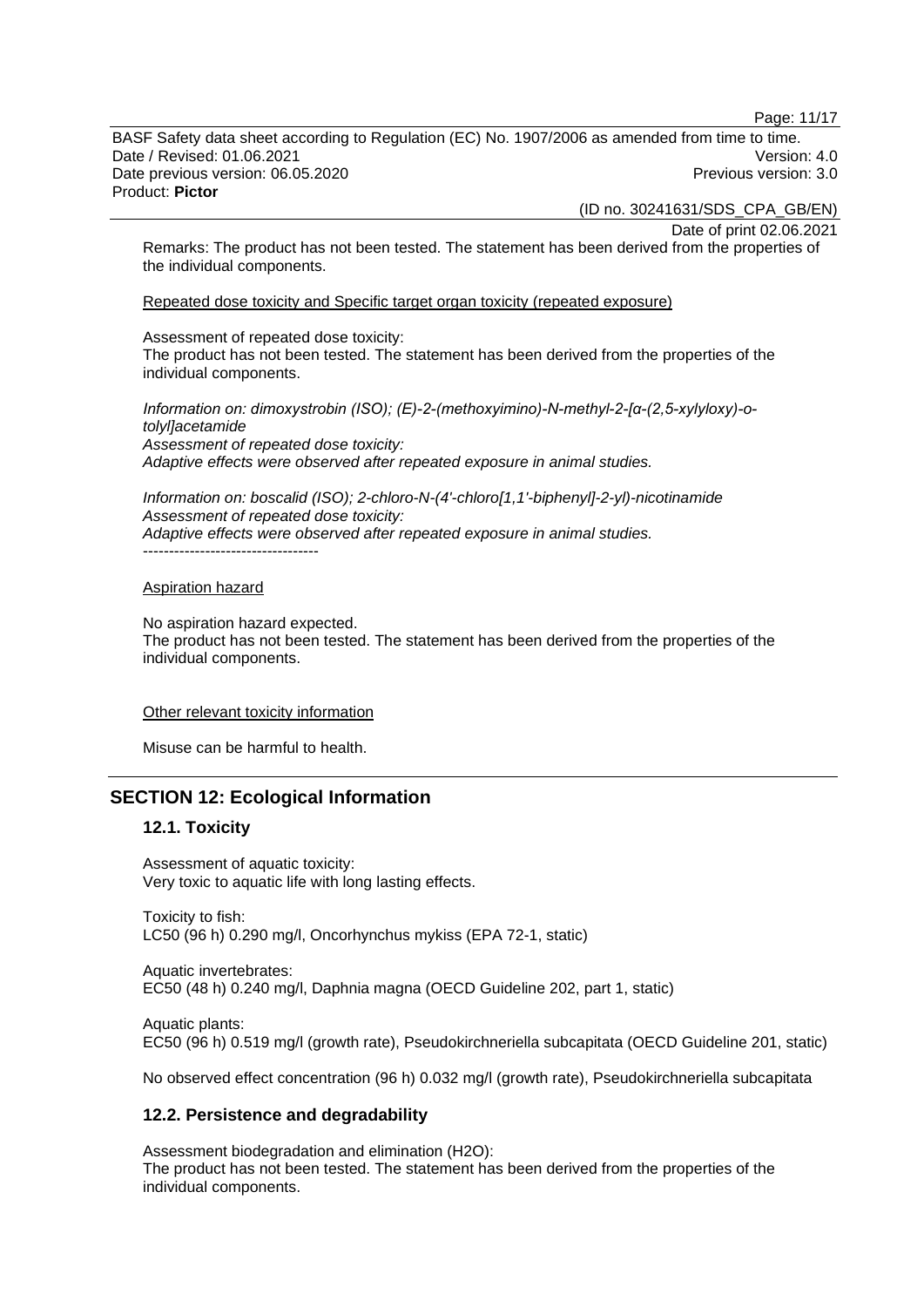Page: 12/17

BASF Safety data sheet according to Regulation (EC) No. 1907/2006 as amended from time to time. Date / Revised: 01.06.2021 **Version: 4.0** Date previous version: 06.05.2020 **Previous version: 3.0** Previous version: 3.0 Product: **Pictor** 

(ID no. 30241631/SDS\_CPA\_GB/EN)

Date of print 02.06.2021 *Information on: dimoxystrobin (ISO); (E)-2-(methoxyimino)-N-methyl-2-[α-(2,5-xylyloxy)-otolyl]acetamide Assessment biodegradation and elimination (H2O): Not readily biodegradable (by OECD criteria).* 

*Information on: boscalid (ISO); 2-chloro-N-(4'-chloro[1,1'-biphenyl]-2-yl)-nicotinamide Assessment biodegradation and elimination (H2O): Not readily biodegradable (by OECD criteria).*  ----------------------------------

## **12.3. Bioaccumulative potential**

Assessment bioaccumulation potential: The product has not been tested. The statement has been derived from the properties of the individual components.

*Information on: dimoxystrobin (ISO); (E)-2-(methoxyimino)-N-methyl-2-[α-(2,5-xylyloxy)-otolyl]acetamide Bioaccumulation potential:* 

*Bioconcentration factor (BCF): 48, Oncorhynchus sp. Does not accumulate in organisms.* 

*Information on: boscalid (ISO); 2-chloro-N-(4'-chloro[1,1'-biphenyl]-2-yl)-nicotinamide Bioaccumulation potential:* 

*Bioconcentration factor (BCF): 57 - 70 (28 d), Oncorhynchus mykiss Does not accumulate in organisms.*  ----------------------------------

## **12.4. Mobility in soil**

Assessment transport between environmental compartments: Adsorption in soil: The product has not been tested. The statement has been derived from the properties of the individual components.

*Information on: dimoxystrobin (ISO); (E)-2-(methoxyimino)-N-methyl-2-[α-(2,5-xylyloxy)-otolyl]acetamide Assessment transport between environmental compartments: Adsorption in soil: Following exposure to soil, adsorption to solid soil particles is probable, therefore* 

*contamination of groundwater is not expected.*

*Information on: boscalid (ISO); 2-chloro-N-(4'-chloro[1,1'-biphenyl]-2-yl)-nicotinamide Assessment transport between environmental compartments: Adsorption in soil: Following exposure to soil, adsorption to solid soil particles is probable, therefore contamination of groundwater is not expected.*

----------------------------------

## **12.5. Results of PBT and vPvB assessment**

The product does not contain a substance fulfilling the PBT (persistent/bioaccumulative/toxic) criteria or the vPvB (very persistent/very bioaccumulative) criteria.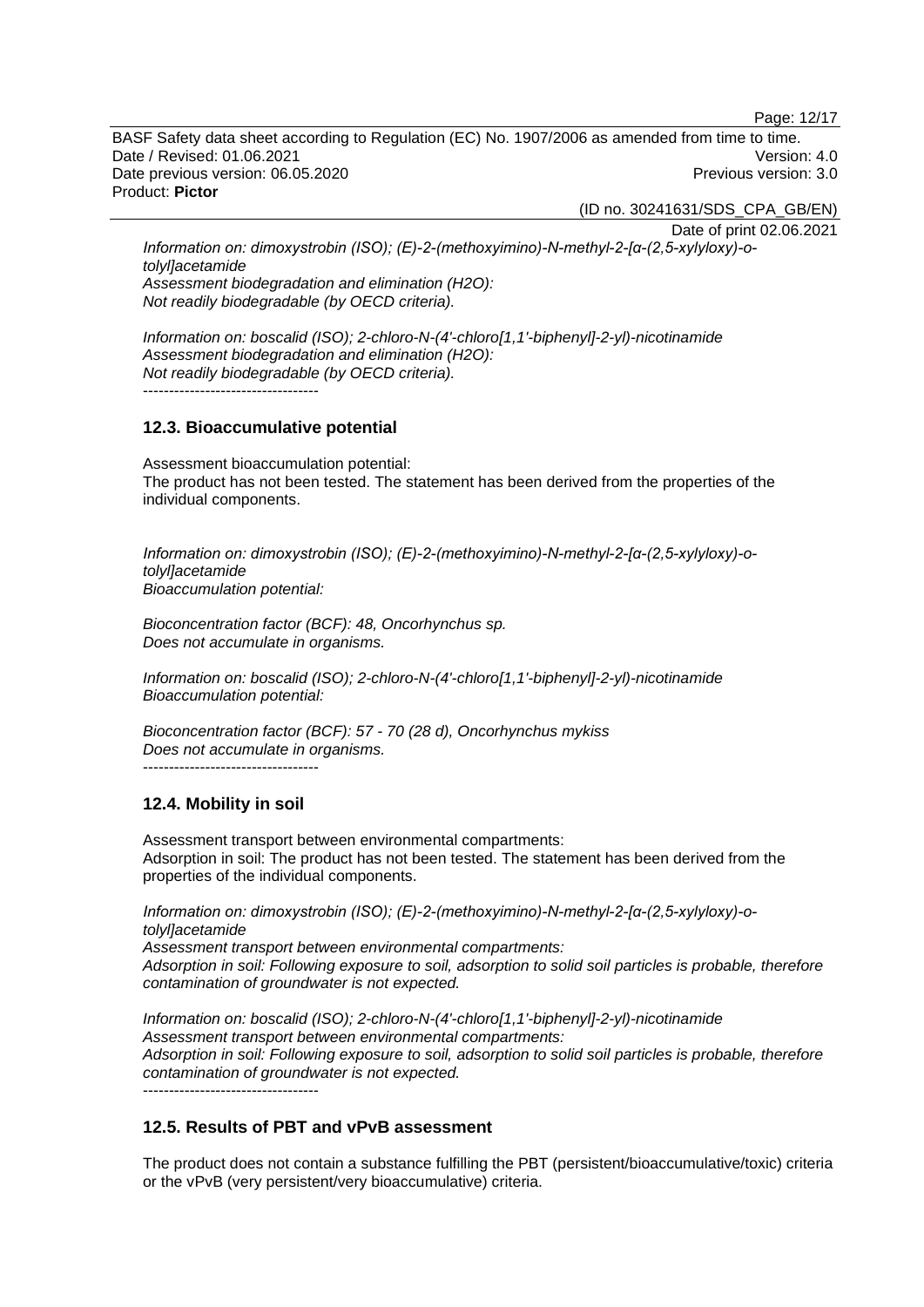Page: 13/17

BASF Safety data sheet according to Regulation (EC) No. 1907/2006 as amended from time to time. Date / Revised: 01.06.2021 Version: 4.0 Date previous version: 06.05.2020 **Previous version: 3.0** Previous version: 3.0 Product: **Pictor** 

> (ID no. 30241631/SDS\_CPA\_GB/EN) Date of print 02.06.2021

## **12.6. Other adverse effects**

The product does not contain substances that are listed in Regulation (EC) 1005/2009 on substances that deplete the ozone layer.

#### **12.7. Additional information**

Other ecotoxicological advice: Do not discharge product into the environment without control.

## **SECTION 13: Disposal Considerations**

#### **13.1. Waste treatment methods**

Must be disposed of or incinerated in accordance with local regulations.

The UK Environmental Protection (Duty of Care) Regulations (EP) and amendments should be noted (United Kingdom).

This product and any uncleaned containers must be disposed of as hazardous waste in accordance with the 2005 Hazardous Waste Regulations and amendments (United Kingdom)

Contaminated packaging:

Contaminated packaging should be emptied as far as possible and disposed of in the same manner as the substance/product.

## **SECTION 14: Transport Information**

#### **Land transport**

ADR

| UN number<br>UN proper shipping name:                                   | UN3082<br>ENVIRONMENTALLY HAZARDOUS SUBSTANCE, LIQUID,<br>N.O.S. (contains DIMOXYSTROBIN, BOSCALID) |
|-------------------------------------------------------------------------|-----------------------------------------------------------------------------------------------------|
| Transport hazard class(es):                                             | 9, EHSM                                                                                             |
| Packing group:<br>Environmental hazards:                                | Ш<br>yes                                                                                            |
| Special precautions for                                                 |                                                                                                     |
| user:                                                                   | None known                                                                                          |
| <b>RID</b>                                                              |                                                                                                     |
| UN number                                                               | <b>UN3082</b>                                                                                       |
| UN proper shipping name:                                                | ENVIRONMENTALLY HAZARDOUS SUBSTANCE, LIQUID,<br>N.O.S. (contains DIMOXYSTROBIN, BOSCALID)           |
| Transport hazard class(es):<br>Packing group:<br>Environmental hazards: | 9, EHSM<br>Ш<br>yes                                                                                 |
| Special precautions for                                                 | None known                                                                                          |
|                                                                         |                                                                                                     |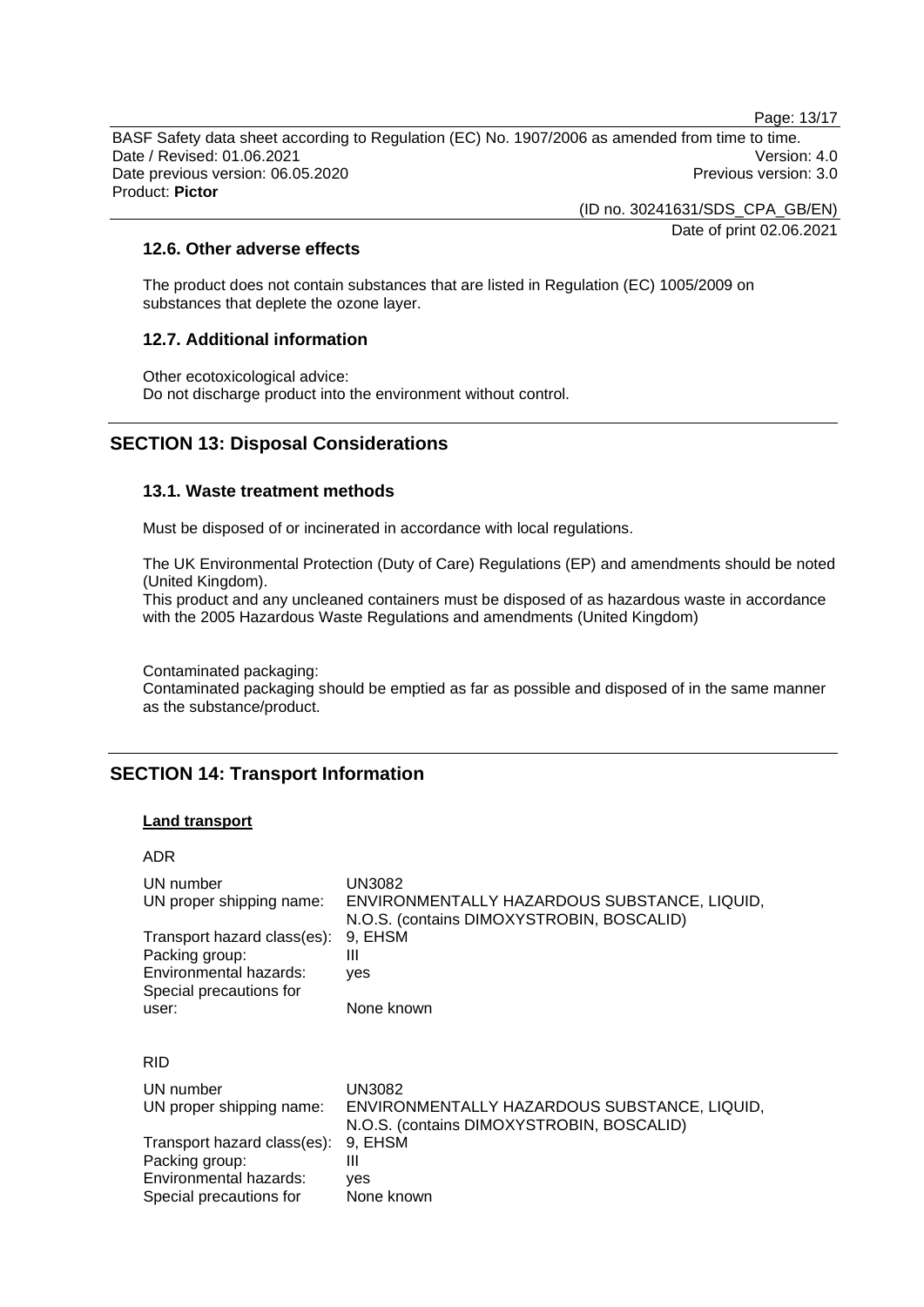Page: 14/17

BASF Safety data sheet according to Regulation (EC) No. 1907/2006 as amended from time to time. Date / Revised: 01.06.2021 Version: 4.0 Date previous version: 06.05.2020 <br>
Previous version: 3.0 Product: **Pictor** 

(ID no. 30241631/SDS\_CPA\_GB/EN)

Date of print 02.06.2021

user:

#### **Inland waterway transport**  ADN

| UN number<br>UN proper shipping name: | UN3082<br>ENVIRONMENTALLY HAZARDOUS SUBSTANCE, LIQUID,<br>N.O.S. (contains DIMOXYSTROBIN, BOSCALID) |
|---------------------------------------|-----------------------------------------------------------------------------------------------------|
| Transport hazard class(es): 9, EHSM   |                                                                                                     |
| Packing group:                        | Ш                                                                                                   |
| Environmental hazards:                | ves                                                                                                 |
| Special precautions for               | None known                                                                                          |
| user:                                 |                                                                                                     |

Transport in inland waterway vessel Not evaluated

## **Sea transport**

IMDG

| UN number:<br>UN proper shipping name: | <b>UN 3082</b><br>ENVIRONMENTALLY HAZARDOUS SUBSTANCE, LIQUID,<br>N.O.S. (contains DIMOXYSTROBIN, BOSCALID) |
|----------------------------------------|-------------------------------------------------------------------------------------------------------------|
| Transport hazard class(es):            | 9, EHSM                                                                                                     |
| Packing group:                         | Ш                                                                                                           |
| Environmental hazards:                 | ves                                                                                                         |
|                                        | Marine pollutant: YES                                                                                       |
| Special precautions for<br>user:       | None known                                                                                                  |

## **Air transport**

IATA/ICAO

| UN number:                          | UN 3082                                      |
|-------------------------------------|----------------------------------------------|
| UN proper shipping name:            | ENVIRONMENTALLY HAZARDOUS SUBSTANCE, LIQUID, |
|                                     | N.O.S. (contains DIMOXYSTROBIN, BOSCALID)    |
| Transport hazard class(es): 9, EHSM |                                              |
| Packing group:                      |                                              |
| Environmental hazards:              | ves                                          |
| Special precautions for             | None known                                   |
| user:                               |                                              |

## **14.1. UN number**

See corresponding entries for "UN number" for the respective regulations in the tables above.

## **14.2. UN proper shipping name**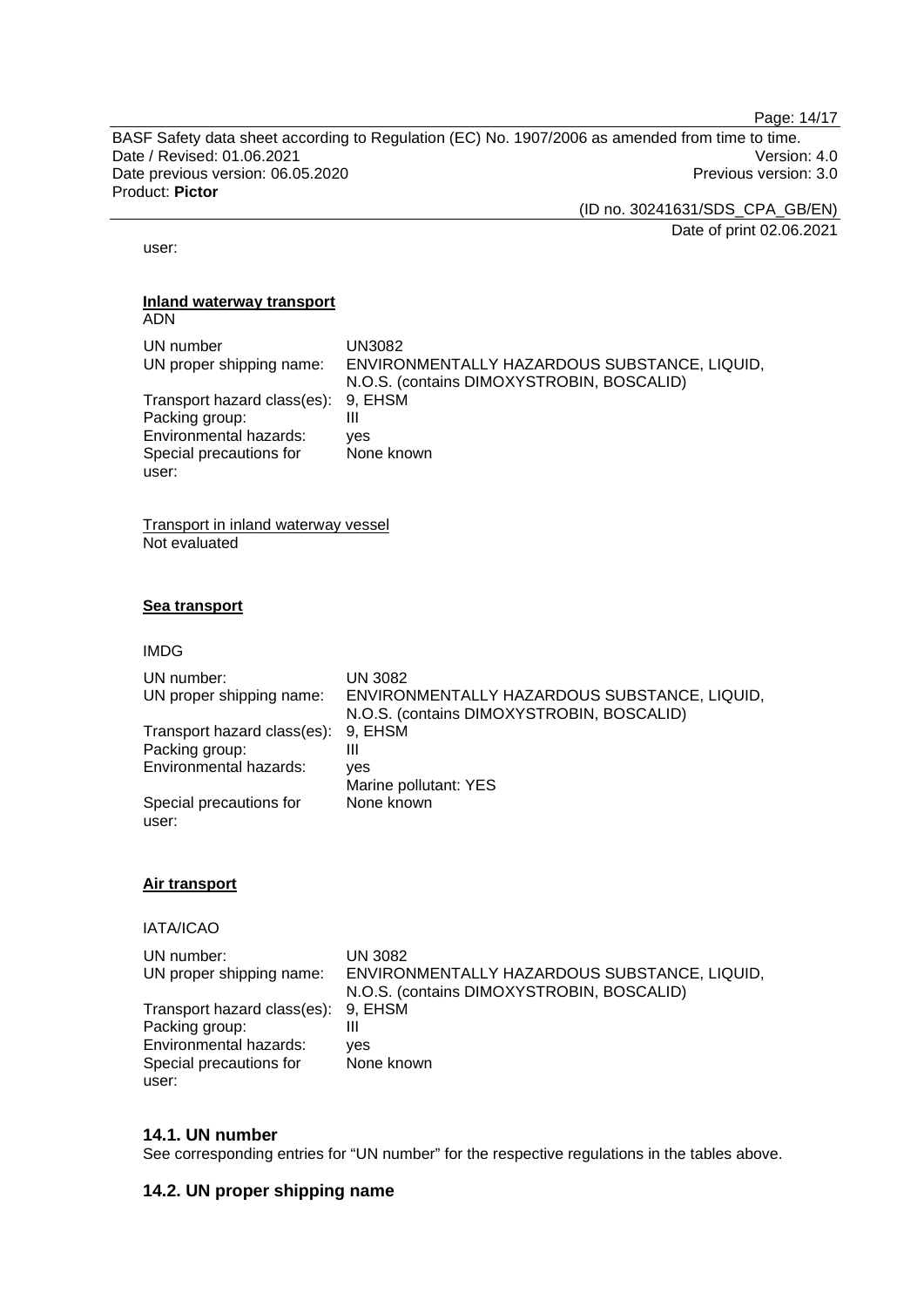Page: 15/17

BASF Safety data sheet according to Regulation (EC) No. 1907/2006 as amended from time to time. Date / Revised: 01.06.2021 **Version: 4.0** Date previous version: 06.05.2020 <br>
Previous version: 3.0 Product: **Pictor** 

(ID no. 30241631/SDS\_CPA\_GB/EN)

Date of print 02.06.2021

See corresponding entries for "UN proper shipping name" for the respective regulations in the tables above.

#### **14.3. Transport hazard class(es)**

See corresponding entries for "Transport hazard class(es)" for the respective regulations in the tables above.

## **14.4. Packing group**

See corresponding entries for "Packing group" for the respective regulations in the tables above.

#### **14.5. Environmental hazards**

See corresponding entries for "Environmental hazards" for the respective regulations in the tables above.

#### **14.6. Special precautions for user**

See corresponding entries for "Special precautions for user" for the respective regulations in the tables above.

## **14.7. Transport in bulk according to Annex II of MARPOL and the IBC Code**

| Regulation:         | Not evaluated |
|---------------------|---------------|
| Shipment approved:  | Not evaluated |
| Pollution name:     | Not evaluated |
| Pollution category: | Not evaluated |
| Ship Type:          | Not evaluated |

#### **Further information**

Product may be shipped as non-hazardous in suitable packages containing a net quantity of 5 L or less under the provisions of various regulatory agencies: ADR, RID, ADN: Special Provision 375; IMDG: 2.10.2.7; IATA: A197; TDG: Special Provision 99(2); 49CFR: §171.4 (c) (2) and also the Special Provision 375 in Appendix B which is regulated in China "Regulations Concerning Road Transportation of Dangerous Goods Part 3 Part 3: Index of dangerous goods name and transportation requirements" (JT/T 617.3)

This product is subject to the most recent edition of "The Carriage of Dangerous Goods and Use of Transportable Pressure Equipment Regulations" and their amendments (United Kingdom).

## **SECTION 15: Regulatory Information**

## **15.1. Safety, health and environmental regulations/legislation specific for the substance or mixture**

#### Prohibitions, Restrictions and Authorizations

Annex XVII of Regulation (EC) No 1907/2006: Number on List: 3

Restrictions of Regulation (EC) No 1907/2006, Annex XVII, do not apply for the intended use(s) of the product given in this SDS.

Directive 2012/18/EU - Control of Major Accident Hazards involving dangerous substances (EU): List entry in regulation: E1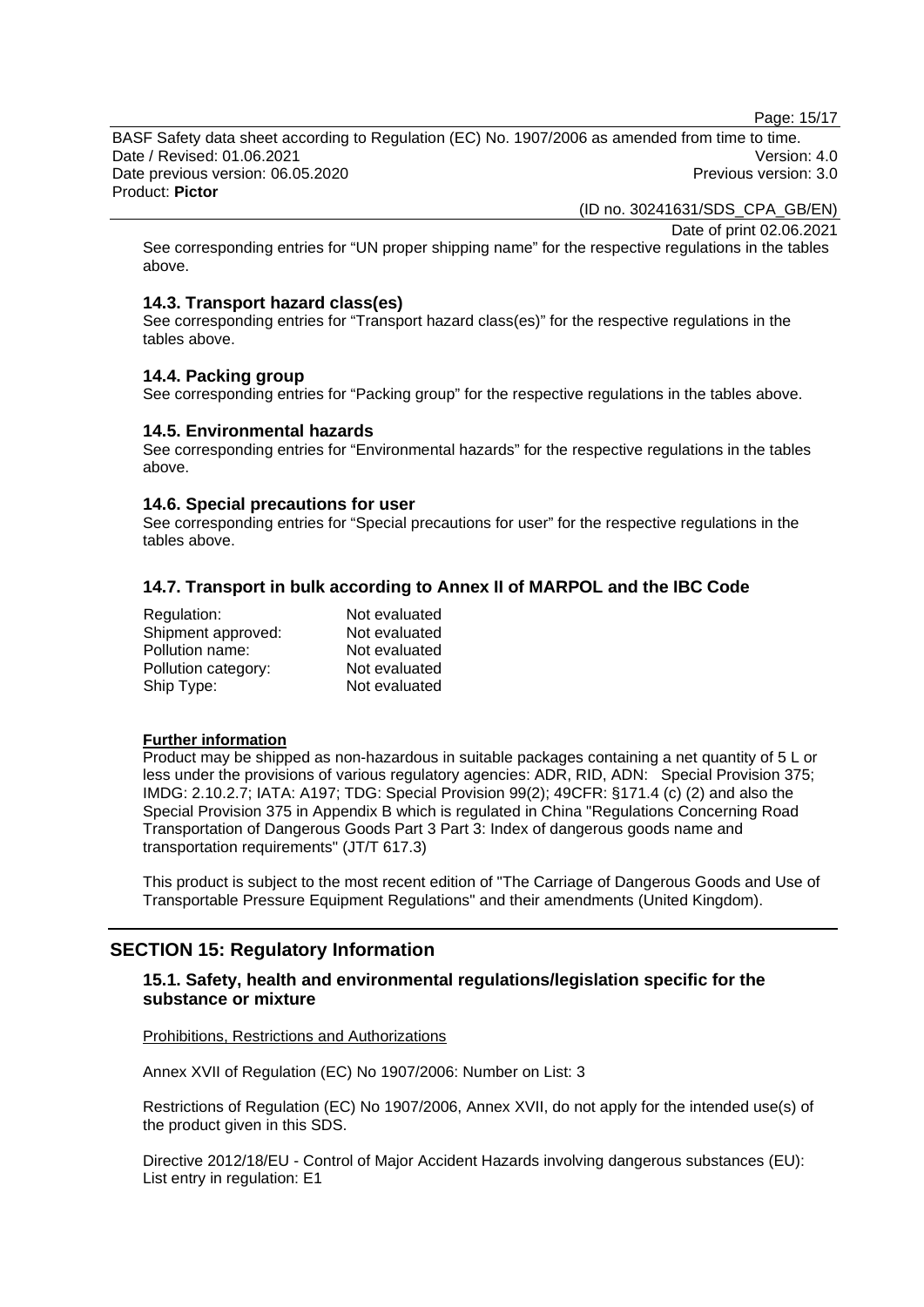Page: 16/17

BASF Safety data sheet according to Regulation (EC) No. 1907/2006 as amended from time to time. Date / Revised: 01.06.2021 **Version: 4.0** Date previous version: 06.05.2020 **Previous version: 3.0** Previous version: 3.0 Product: **Pictor** 

(ID no. 30241631/SDS\_CPA\_GB/EN)

Date of print 02.06.2021

This product is classified under the European CLP Regulation.

The data should be considered when making any assessment under the Control of Substances Hazardous to Health Regulations (COSHH), and related guidance, for example, 'COSHH Essentials' (United Kingdom).

This product may be subject to the Control of Major Accident Hazards Regulations (COMAH), and amendments if specific threshold tonnages are exceeded (United Kingdom).

#### **15.2. Chemical Safety Assessment**

Advice on product handling can be found in sections 7 and 8 of this safety data sheet.

## **SECTION 16: Other Information**

For proper and safe use of this product, please refer to the approval conditions laid down on the product label.

For proper and safe use of this product, please refer to the approval conditions laid down on the product label.

| Full text of the classifications, including the hazard classes and the hazard statements, if mentioned |  |  |  |  |
|--------------------------------------------------------------------------------------------------------|--|--|--|--|
| in section 2 or 3:                                                                                     |  |  |  |  |

| III SECUDITZ OF 3.     |                                                                     |
|------------------------|---------------------------------------------------------------------|
| Acute Tox.             | Acute toxicity                                                      |
| Skin Sens.             | Skin sensitization                                                  |
| Carc.                  | Carcinogenicity                                                     |
| Repr.                  | Reproductive toxicity                                               |
| <b>Aquatic Acute</b>   | Hazardous to the aquatic environment - acute                        |
| <b>Aquatic Chronic</b> | Hazardous to the aquatic environment - chronic                      |
| Eye Dam./Irrit.        | Serious eye damage/eye irritation                                   |
| Skin Corr./Irrit.      | Skin corrosion/irritation                                           |
| H302                   | Harmful if swallowed.                                               |
| H317                   | May cause an allergic skin reaction.                                |
| H332                   | Harmful if inhaled.                                                 |
| H351                   | Suspected of causing cancer.                                        |
| H361d                  | Suspected of damaging the unborn child.                             |
| H410                   | Very toxic to aquatic life with long lasting effects.               |
| <b>EUH401</b>          | To avoid risks to human health and the environment, comply with the |
|                        | instructions for use.                                               |
| H411                   | Toxic to aquatic life with long lasting effects.                    |
| H400                   | Very toxic to aquatic life.                                         |
| H319                   | Causes serious eye irritation.                                      |
| H412                   | Harmful to aquatic life with long lasting effects.                  |
| H330                   | Fatal if inhaled.                                                   |
| H314                   | Causes severe skin burns and eye damage.                            |
| H301 + H311            | Toxic if swallowed or in contact with skin                          |
| <b>EUH071</b>          | Corrosive to the respiratory tract.                                 |

#### **Abbreviations**

ADR = The European Agreement concerning the International Carriage of Dangerous Goods by Road. ADN = The European Agreement concerning the International Carriage of Dangerous Goods by Inland waterways. ATE = Acute Toxicity Estimates. CAO = Cargo Aircraft Only. CAS = Chemical Abstract Service. CLP = Classification, Labelling and Packaging of substances and mixtures. DIN = German national organization for standardization. DNEL = Derived No Effect Level. EC50 = Effective